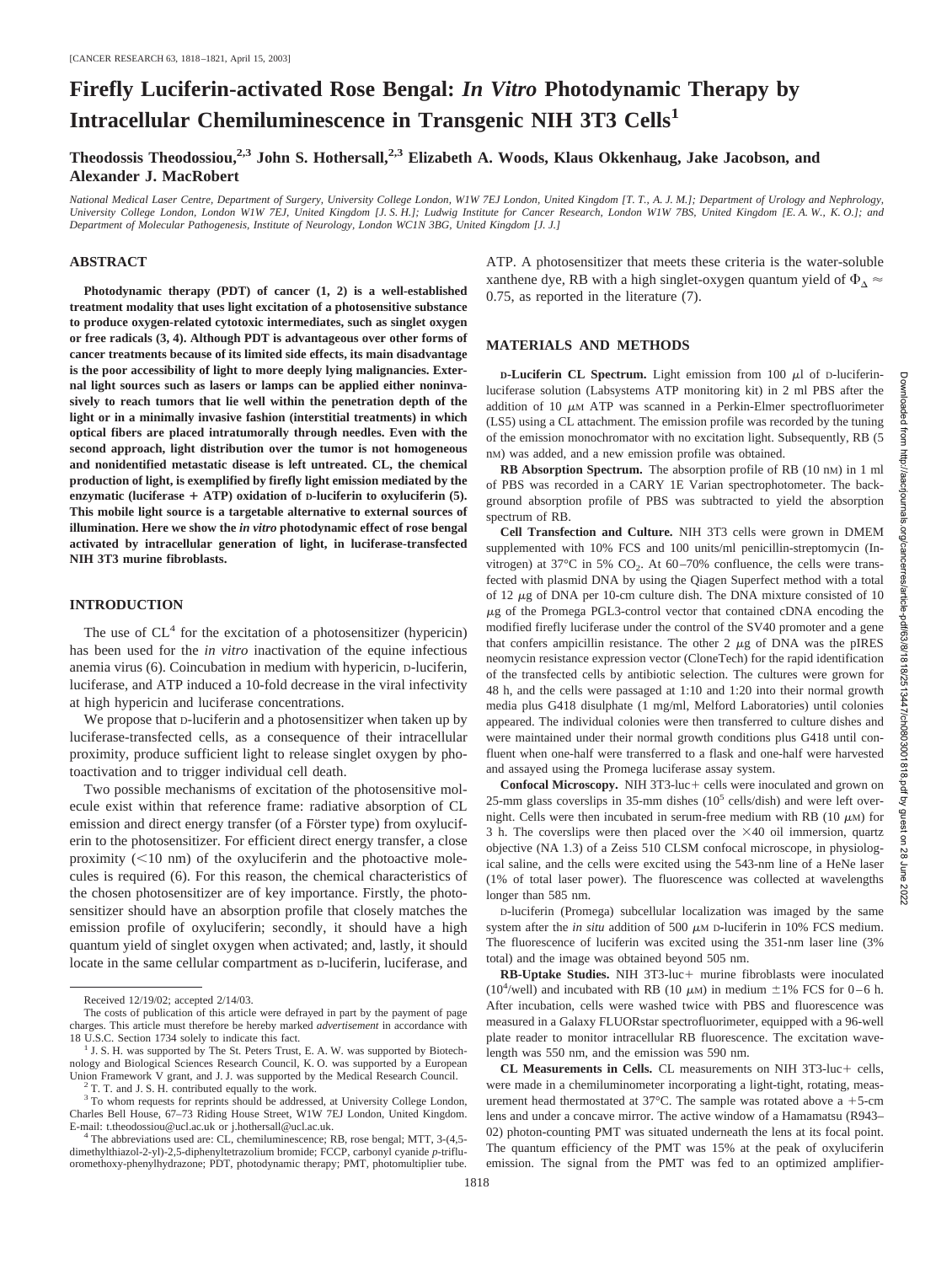discriminator system and, subsequently to a Thorn Electron Tubes photoncounting card, interfaced to a personal computer for data acquisition and storage.

**CL-PDT Experiments.** Cells  $(10<sup>4</sup>/well)$  were plated in a 96-well plate and were used the following day. Cells, when appropriate, were treated with RB in serum-free media for 3 h. Control groups were treated in an identical fashion without RB. A D-luciferin and RB-lycopene control group was included as well as a non-PDT-RB group. After this time, cells were washed once in serumcontaining medium and then were incubated for 24 h in the same medium in the presence or absence of 500  $\mu$ M D-luciferin. Lycopene (Sigma; 5  $\mu$ M), when used, was added at this time. Particular attention was paid to the exclusion of all ambient light throughout the incubation, and all of the manipulations were carried out under a dimmed red light to avoid the activation of RB.

**MTT Assay.** MTT assays were performed to determine the cell survival rate. Each well was incubated with medium containing MTT (1 mg/ml) for 3 h. The medium was then removed and  $100 \mu l$  of DMSO (Sigma) were added per well. After 20 min at room temperature with agitation, samples were read in a microplate reader (Titertek Multiskan MCC), using a 540-nm filter.

## **RESULTS AND DISCUSSION**

Initially the spectral compatibility of the absorption profile of RB with the CL emission of luciferase/ATP-catalyzed oxyluciferin was assessed. The emission spectrum of oxyluciferin CL was recorded (Fig. 1, *dotted line*), together with the absorption spectrum of RB (Fig. 1, *solid line*). Excellent compatibility between the two was observed. The RB addition (Fig. 1*b, curve 2*) altered the spectral profile of D-luciferin-luciferase/ATP-induced CL (Fig. 1*b, curve 1*). The difference spectrum of *curves 2* and *1* (Fig. 1*b, curve 3*) indicates a strong attenuation of the oxyluciferin emission at the spectral region of RB absorption.

To further test our hypothesis, NIH 3T3 murine fibroblasts, transfected with the modified luciferase gene  $(Luc, +, cytosolic expression)$ ,



Fig. 1. Compatibility of RB absorption with Luciferase/ATP oxyluciferin emission. *a,* the emission profile of D-Luciferin oxidized by firefly luciferase and ATP (*dotted line*) and the absorption profile of RB (10 nM). *b,* the emission spectrum of oxyluciferin (*curve 1 solid*), the modified emission, after the addition of RB (10 nM; *curve 2*) and their difference spectrum (*curve 3*).



Fig. 2. RB and D-Luciferin cellular uptake. *a,* a confocal fluorescence image of a NIH  $3T3-Luc +$  cell after a 3-h incubation with 10  $\mu$ M RB in serum-free medium. Excitation was at 543 nm, and the fluorescence was collected after a 585-nm-long pass filter. *b,* a confocal fluorescence image of a NIH 3T3-Luc + cell directly after the addition of 500  $\mu$ M D-luciferin in 10%-FCS-containing medium. The excitation was at 351 nm, and the fluorescence was collected after a 505-nm-long pass filter. *c,* RB uptake time course as monitored by fluorescence. NIH 3T3 cells were incubated with 10  $\mu$ M RB for up to 6 h in 10%-FCS-containing medium (*curve 1*) and FCS-free medium (*curve 2*). The fluorescence was excited at 550 nm and monitored at 590 nm by a Galaxy Fluorstar spectrofluorimeter.

were used as a model. Transfection with the  $Luc$  gene led to efficient expression of luciferase within the NIH  $3T3$ -luc + cells (as detailed in "Materials and Methods").

The uptake and subcellular distribution of RB in NIH 3T3-luc cells was imaged using confocal microscopy (Fig. 2*a*) and revealed a predominantly diffuse cytosolic distribution, with some staining of the nuclear membrane and spherical organelles.

Likewise, the uptake and subcellular localization of D-luciferin was imaged in NIH  $3T3$ -luc + cells after the subtraction of cell autofluorescence (Fig. 2*b*). Again, a diffuse cytosolic distribution of D-luciferin within the cells was observed.

The time-dependent uptake of RB by NIH  $3T3$ -luc + cells was measured as the increasing fluorescence emission in intact cells incubated in medium both with and without FCS. The time course of fluorescence (uptake profile) that was obtained appears in Fig. 2*c*. It is clear from this graph that incubation in serum-free medium (*curve 2*) enhanced the uptake of RB. This was not caused by changes in RB fluorescence in FCS, because in cell-free conditions, RB, in either FCS-free or 1% FCS media, yielded the same fluorescence intensity (data not shown). Three hour incubation yielded optimal RB uptake. The cells incubated with RB in serum-free medium were subsequently lysed by the addition of Triton X-100, and a higher fluorescence signal was observed in the supernatant. Further addition of 0.5 N perchloric acid to precipitate protein, followed by centrifugation  $(10,000 \times g \text{ min}^{-1})$  abolished the fluorescence signal, indicating that RB was associated with cellular proteins (data not shown). Calibration of RB fluorescence in the supernatant after cell lysis yielded a value of  $\sim$  5  $\times$  10<sup>9</sup> molecules of RB internalized per cell after the 3-h incubation.

The efficiency of luciferase transfection was assessed in intact NIH  $3T3$ -luc + cells by measuring CL after the addition of D-luciferin.

Both the intensity and the duration of the CL activity induced at different concentrations of D-luciferin were measured. Dishes containing  $10^5$  cells were incubated with 170, 340, 500, and 670  $\mu$ M Dluciferin in 10% FCS-containing medium. The resultant CL time

1819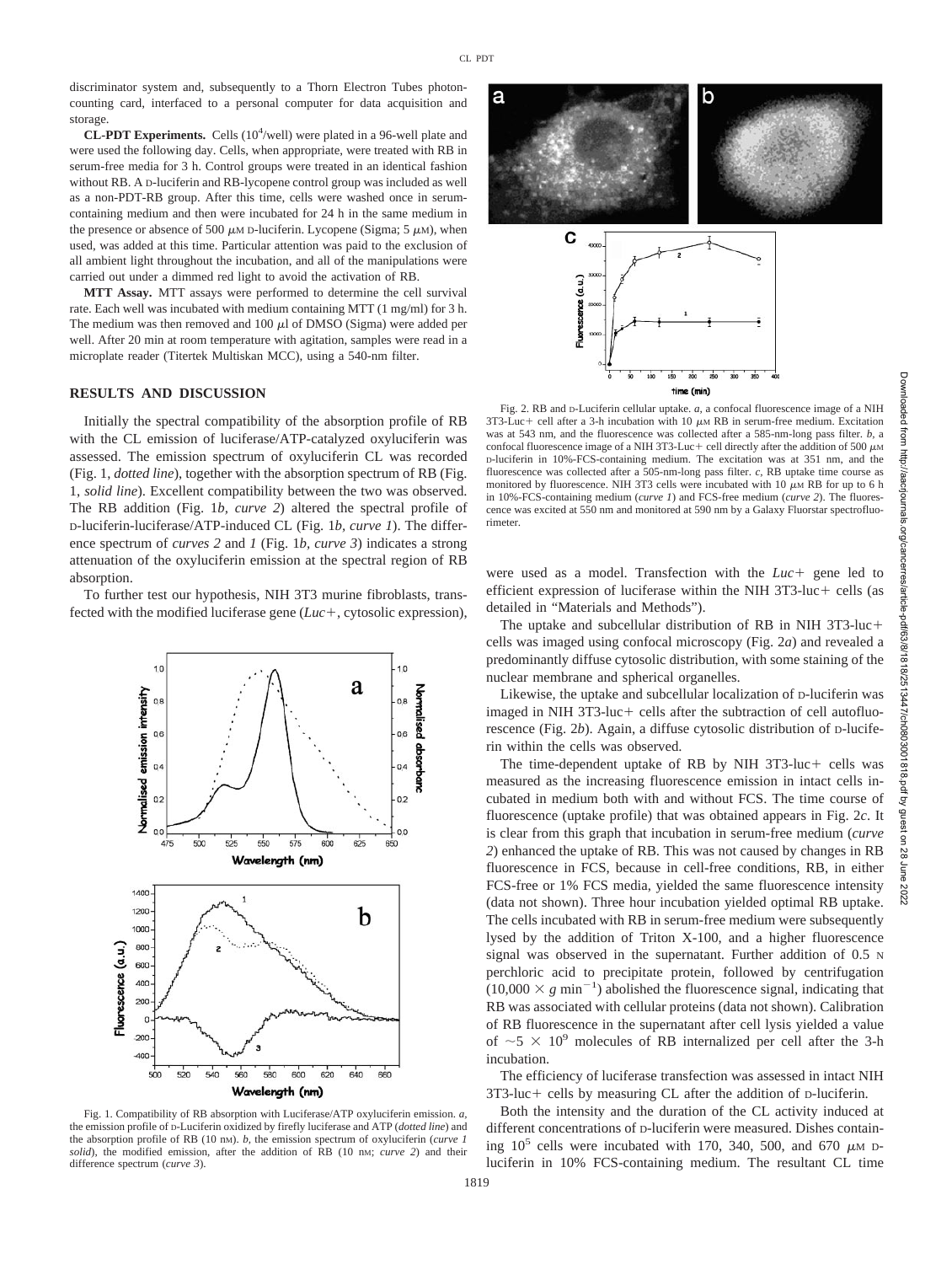

Fig. 3. CL in luciferase-transfected NIH 3T3- Luc $+$  cells.  $a$ , CL duration and intensity measure ments in cells incubated with 170  $\Box$ ), 340  $\circ$  500 (C) and 670 ( $\triangle$ )  $\mu$ M D-luciferin. *b*, verification of the absolute requirement of intracellular ATP using the mitochondrial uncoupler FCCP  $(2 \mu M)$ . *c*, addition of 500  $\mu$ M D-luciferin to medium removed from cells (*curve 1*); effects of cell permeabilization on steady state CL after the addition of digitonin (4  $\mu$ M; *curves 2 and 3). d, CL* profile of NIH 3T3 cells before PDT experiments.

course (Fig. 3*a*) showed that, although the profile of the CL was the same at all concentrations, the peak of CL intensity increased up to 500  $\mu$ M (C) followed by a decrease at 670  $\mu$ M ( $\blacktriangle$ ). This cannot be attributed to ATP depletion, because CL is not enhanced at any point; however, it may result from chemical toxicity at this concentration. An optimal concentration of  $D$ -luciferin of 500  $\mu$ M was chosen.

In parallel experiments performed when CL had reached a steady state, the protonophore FCCP  $(2 \mu M)$  was added to uncouple mitochondria and deplete intracellular ATP. Within seconds of the addition of FCCP, luminescence dropped to background levels, clearly showing that luciferase-D-luciferin oxidation was dependent on intracellular ATP (Fig. 3*b*). The intracellular nature of the CL was confirmed by showing that media taken from cells incubated for 24 h, together with D-luciferin and 10  $\mu$ M ATP, produced no light (Fig. 3*c*, *curve 1*) and that 10  $\mu$ M ATP, added to cells producing steady-state CL did not enhance the light signal (data not shown). However. when digitonin (4  $\mu$ M) was used to permeabilize the cells after they had reached steady-state CL, an immediate and marked enhancement in light was observed (Fig. 3*c, curve 3*), In this instance, as the cell membranes were permeabilized, D-luciferin from the medium freely entered the intracellular space resulting in the observed rapid increase in CL intensity. However, after progressive membrane rupture, intracellular luciferase and ATP were released and diluted in the medium; and, because ADP rephosphorylation could not occur, there was a rapid decrease of CL intensity to background levels (Fig. 3*c, curve 3*). This confirmed the exclusively intracellular nature of luciferase and the fact that, in intact cells, it was not the limiting factor for the CL emission.

Cells were seeded in 96-well plates  $(10<sup>4</sup>/well)$  and left 24 h to equilibrate. At the same time,  $10^5$  cells were plated into 35-mm dishes and CL was measured after the addition of 500  $\mu$ M D-luciferin (Fig. 3*d*). From the steady-state light emission, it was calculated that  $\sim$  60 photons/cell/s were produced. This value corresponds to an approximate light-fluence rate of  $\sim$  1 mW/ $\mu$ m<sup>2</sup> at the boundary of the cellular

membrane and to 10 atto units of luciferase per cell, because approximately one photon is produced for every oxidized luciferin molecule (5). At the same time, this also equates to the possible intracellular generation of 45 singlet oxygen molecules/cell/s.

In additional experiments, cells were treated with RB (10  $\mu$ M) for 3 h in FCS-free media. Control cell groups (no additions and Dluciferin alone) were subjected to identical treatment without RB. Throughout this and all of the subsequent treatments, ambient light was totally excluded. After treatment, all of the groups were washed once in medium with 10% FCS and then were incubated in the same medium either without (control) or with 500  $\mu$ M D-luciferin (PDT). The cells were left for 24 h, and then cell survival was assessed by MTT. The control groups (Fig. 4, *columns 1, 2, 3,* and *4*) all exhibited 100% survival within experimental error. However, cells treated with both RB and D-luciferin (PDT group, Fig. 4, *column 5*) exhibited an arresting 90% toxicity, which can be attributed only to the phototoxicity of RB, activated by intracellular CL. Moreover, the respective cells that were cotreated with lycopene, a potent singlet oxygen



Fig. 4. Photocytotoxicity of RB activated by intracellular CL in NIH 3T3-Luc+ cells as shown by MTT assay. RB (10  $\mu$ M for 3 h)-treated cells subjected to 24-h D-luciferin (500 M)-light activation (*column 5*). Antioxidant effects of Lycopene (*column 6*).